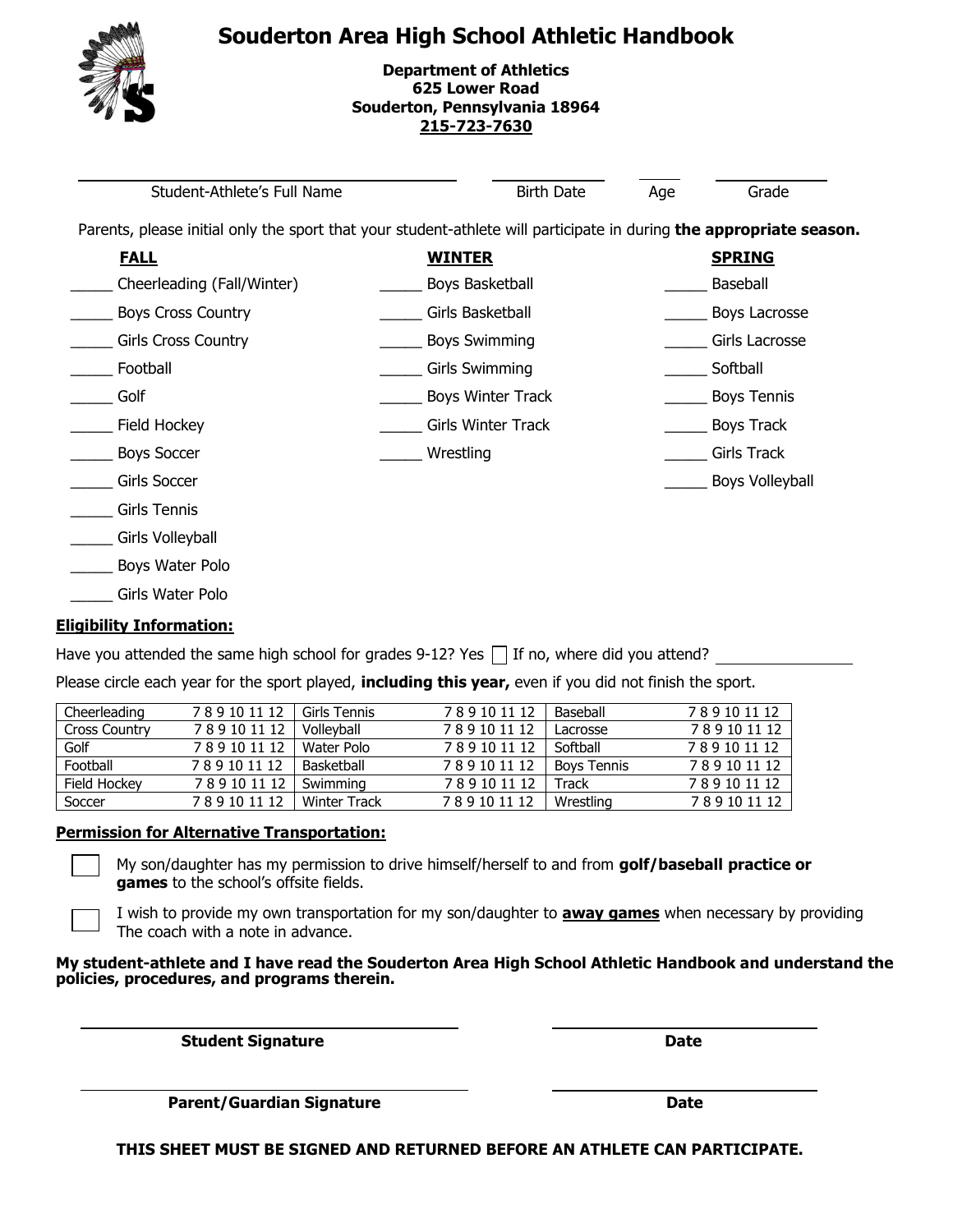

*625 Lower Road, Souderton, Pennsylvania 18964*

Dear Parent(s)/Guardians and Student-Athlete:

This Handbook is for your personal use to assist you in understanding the purpose of our interscholastic athletic program.

We have endeavored to provide what you should know about the conditions set forth by school and state regulations as well as your responsibility to yourself, your team, and your school.

The primary goal of the high school athletic program is to provide a competitive arena where talented studentathletes can enhance their physical wellness and skills while gaining a greater technical and tactical understanding of their chosen sport. Within the athletic program, it is expected that a competitive spirit, sportsmanship, and character be upheld throughout the year, on and off the field of play. The athletic program should be a positive component of the student-athletes' education and future success.

Participation in the athletic program is considered a privilege extended by the high school, through the Board of Education, to students who choose to participate. Participation in this program requires a commitment by the student-athlete of his/her time, energy and loyalty, as well as acceptance of coaches' decisions, training techniques, and expectations. Student-athletes should willingly assume all responsibilities and obligations that are inherent and unique to the program. Student-athletes must understand and appreciate that they not only represent themselves during competition, but also their teammates, their school, the Souderton community, and a proud tradition of athletics at Souderton.

Please read this handbook carefully. It will assist you in preparing yourself to meet the responsibilities and challenges you will find in athletics. With your willing commitment to our athletic program you are to be commended; you bring pride to yourself, your family, and to the Souderton community.

Sincerely,

Souderton Area High School Athletic Department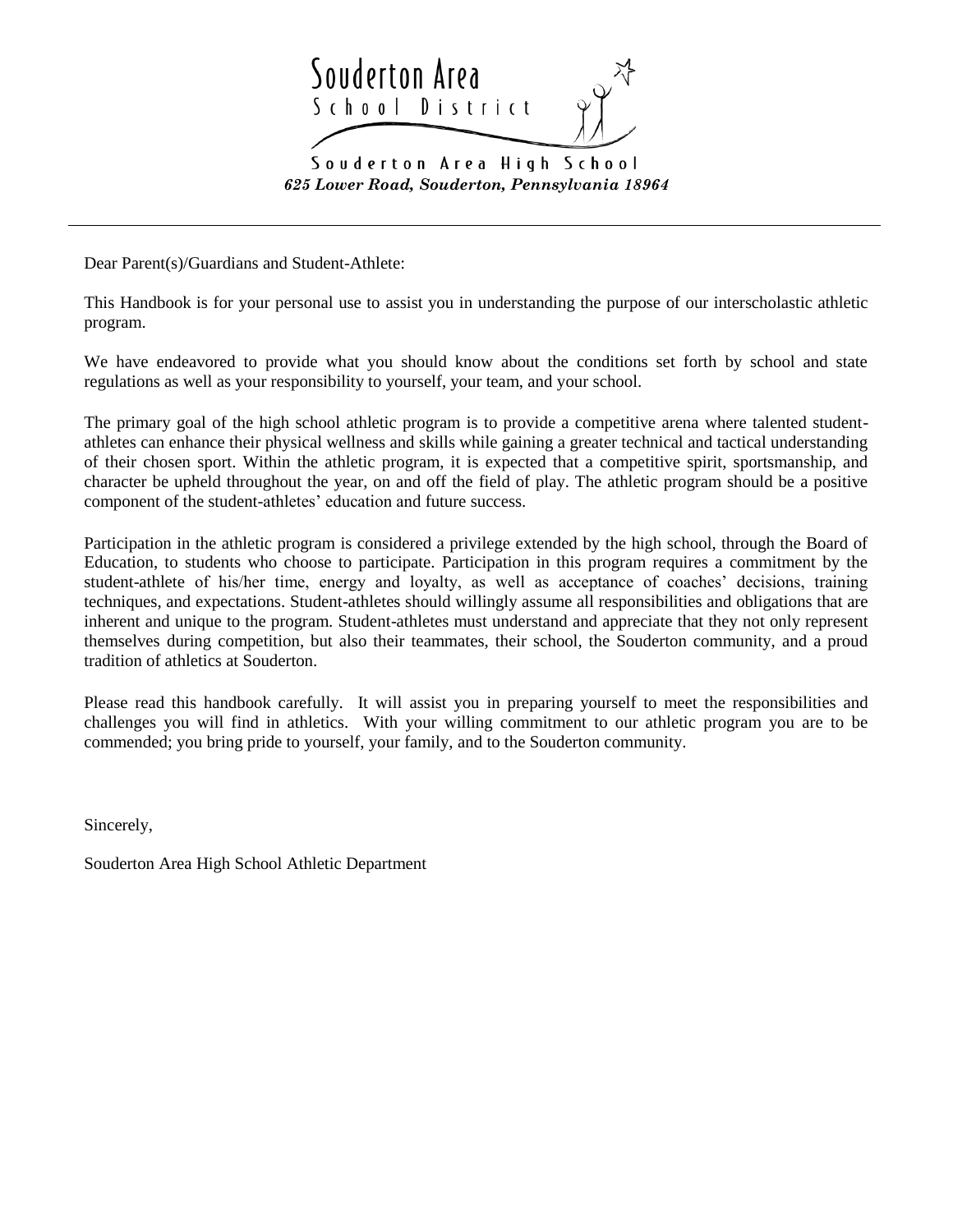| Expressing Concerns                                           |
|---------------------------------------------------------------|
|                                                               |
| Admission Costs/ Family Pass Information for Sporting Events8 |
|                                                               |
|                                                               |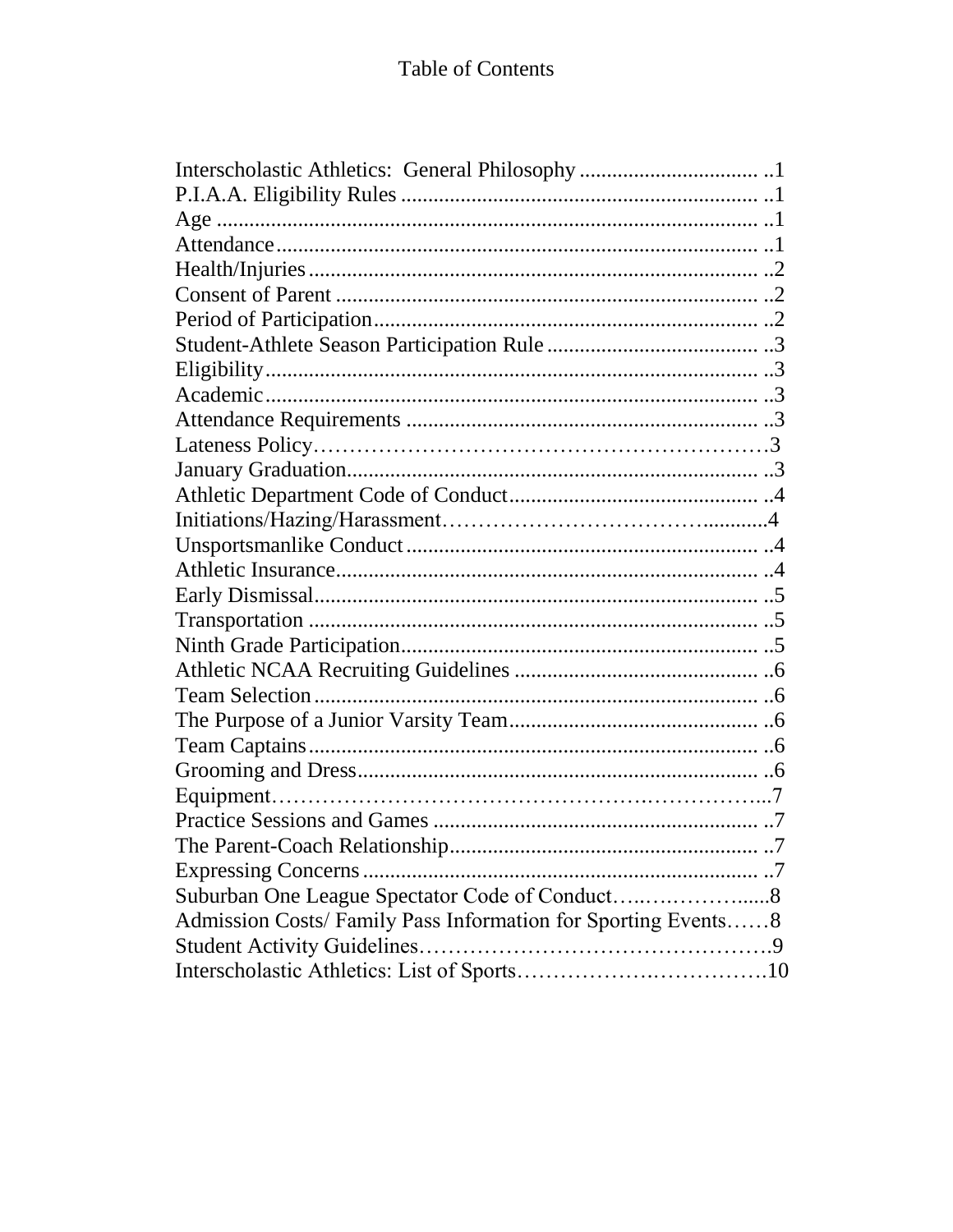### **INTERSCHOLASTIC ATHLETICS: GENERAL PHILOSOPHY**

Athletic programs are not to exploit students to entertain the public, advertise the school, earn money for the school, enhance the professional reputation of the coach, be used as a vehicle to aggrandize certain individual student-athletes, or be considered as a major method for obtaining financial assistance for individual student-athletes from institutions of higher learning.

The interscholastic athletic program should:

- 1. Be regarded as an integral part of the total educational program and should be conducted in keeping with the worthiness of the whole educational program.
- 2. Supplement rather than serve as substitutes for basic physical education, recreation and intramural programs.
- 3. Be subject to the same administrative control as the total educational program.
- 4. Be so conducted that the physical welfare and safety of the participants are protected.
- 5. Be conducted in accordance with the letter and spirit of the rules and regulations of appropriate conference, state, and national associations to which the school district belongs.
- 6. Give authority to the Athletic Director and coaching staff to decide team size, playing time and amount of players.

### **P.I.A.A. ELIGIBILITY RULES Pennsylvania Interscholastic Athletic Association**

Souderton Area High School is a member of the Pennsylvania Interscholastic Athletic Association (PIAA) and subscribes to the philosophy and intent of its by-laws. The PIAA by-laws that pertain to age, awards, attendance, health, transfers and residence, participation, representation, curriculum, and seasonal rules will be followed. A complete copy of the P.I.A.A. Handbook is available in the Athletic Office for review.

For your information, some of the more pertinent PIAA and high school rules are listed here:

1. Age

A student shall be ineligible for interscholastic athletic competition upon attaining the age of 19 years, with the following exception: if the age of 19 is attained on or after July 1, the student is eligible, age-wise, to compete through that school year.

2. Attendance

A pupil who has been absent from school during a semester for a total of twenty or more school days shall not be eligible to participate in any athletic contest until he/she has been in attendance for a total of 60 school days following his 20th day of absence. An exception involves a consecutive absence of five or more school days due to confining illness, injury, death in the immediate family (as defined in Section 1154 of the Public School Code of 1949, as amended), court subpoena, quarantine, or an absence of 5 or more school days due to the same confining illness; such absence may be waived from the application of this rule by the District Committee. Attendance at summer school does not count toward the 60 days required.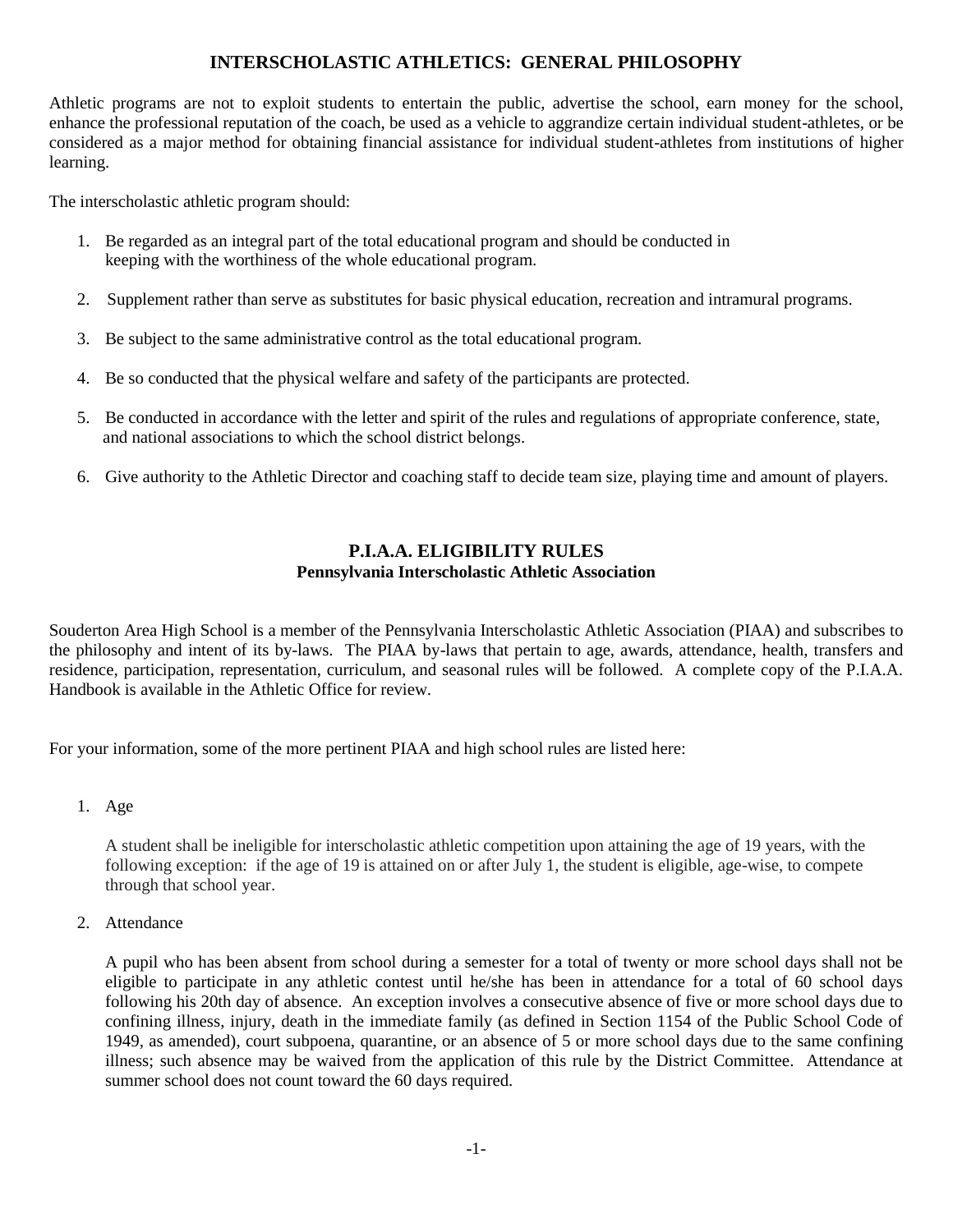#### 3. Health/Injuries

- a. All sports activities carry with them inherent risks. While it is the objective of Souderton Area School District Athletic Department to make athletics as safe as possible, injuries do occur. And, while it is not our intention to frighten parents, we feel it is important that both the parents and student-athletes understand that the level of injury may be severe, including paralysis. The purpose of this statement is to assure parents and students are aware of the risks that have always been present in sports. If you are injured while participating in interscholastic athletics, notify your coach, athletic trainer, and parents. You should consult a physician if you or the trainer feels it is necessary.
- b. Medical Emergency Policy for Away Venues

If a student-athlete is injured during a sporting event and the injury requires the student-athlete to be transported to a hospital the following procedure will be followed:

- i. If the parent(s)/guardian(s) of the injured student-athlete is at the event, he or she may accompany the injured student- athlete to the hospital or the parent can take their child to the hospital.
- ii. If the parent(s)/guardian(s) of the injured student-athlete are not present, the **Athletic Trainer or medical person on duty needs** to call **911** in order to have that student-athlete transported. One of the coaches will accompany the student- athlete to the hospital. The parent(s)/guardian(s) or emergency contact listed on the Emergency Form (E-Form) will be contacted to inform them about the situation and that their student-athlete is in route to the hospital.
- iii. Another parent/guardian **cannot** take the student-athlete to the hospital, regardless if they are a nurse, doctor, or friend of the family. They may accompany the injured student-athlete in the ambulance. However, they **may not** take the injured athlete off the playing surface unless the student-athlete is in an ambulance. If another person takes the student-athlete to the hospital they **are assuming responsibility**.
- c. **INITIAL PHYSICAL EVALUATION:** PRIOR to any student participating in Practices, Inter-School Practices, Scrimmages, and/or Contests, at any PIAA member school in any school year, the student is required to have a completed physical, authorized by an Authorized Medical Examiner (AME). **The CIPPE form may not be authorized earlier than June 1<sup>st</sup>.** The Physical shall be effective, regardless of when performed during a school year, until the next May 31st.
- d. A student-athlete sent home by the school nurse because of illness cannot compete or practice that afternoon or evening.
- e. A student-athlete must return within 90 minutes of a medical appointment to be eligible to participate in that day's practice or game.
- 4. Consent of Parent

A student-athlete shall be eligible for practice or participation in each sport only when there is on file with the Athletic Director a certificate of consent, which is signed by his/her parent or guardian.

5. Period of Participation

A pupil cannot represent his school (per PIAA regulations) in interscholastic athletics if he/she has:

- a. been in attendance more than eight semesters beyond the eighth grade
- b. played four seasons beyond the eighth grade in any one form of interscholastic athletics
- c. completed the work of grades 9, 10, 11, and 12 inclusive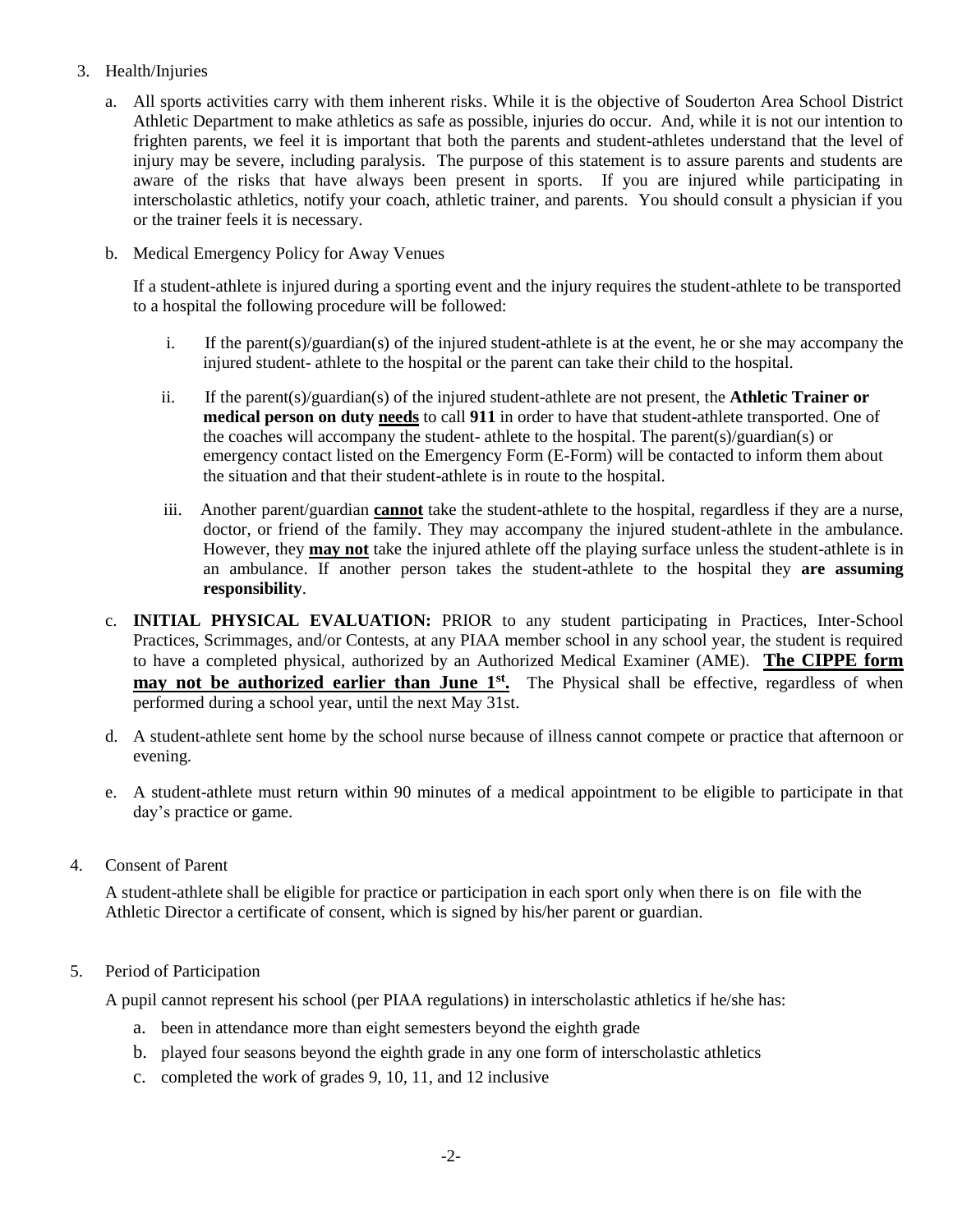## **STUDENT-ATHLETE SEASON PARTICIPATION RULE**

- 1. Once a student-athlete begins practice in a sport and his/her membership is terminated by a coach for a reason other than being "cut", or the student-athlete voluntarily withdraws from the squad, he/she is ineligible to participate in any other sport that season until given approval by the Athletic Director.
- 2. Student-athletes **must** practice 5 days before competing in any scrimmage, non-league, or league game.

# **ELIGIBILITY**

#### Academic

To be eligible to participate in activities and/or athletics, a student-athlete **must be passing all classes.** Eligibility is examined weekly and will be determined on Friday at 4:00 PM. Ineligible student-athletes **are not permitted to participate in any practice or contest**, beginning the following Monday through the following Sunday. Only work evaluated and recorded by the teacher is factored into the Friday afternoon eligibility calculation. For example, if a student-athlete participates in an exam late in the day on a Thursday, it may or may not be evaluated to effect the eligibility calculation on Friday afternoon. **If a student-athlete is declared ineligible at the end of a marking period or semester, then he/she is ineligible for a period of fifteen (15) school days.**

#### Attendance Requirements

Participation in a school-sponsored sport requires that the student-athlete must be in attendance at school on the day of the event. To be considered in attendance, the student-athlete cannot miss more than 90 minutes of the school day. The student-athlete must be signed in by the attendance office no later than 9:10 AM to fulfill this attendance requirement. **A doctor's note will not be accepted as an exception to the 90-minute rule.**

Student-athletes with appointments during the school day should plan accordingly and make every effort to miss no more than 90 minutes of the school day. School days with modified schedule (Keystones, PSAT, etc.) will follow the 90- minute rule from the beginning of the day (7:40 AM). Seniors who are allowed to report later on these days will follow the 90-minute rule from their adjusted schedule.

The student-athlete must be in attendance the day before a holiday if the event falls on a holiday or the following day. Exceptions to this procedure may be presented to the athletic director for review on a case-by-case basis. Whenever possible, pre-approval for an absence from school on a school sponsored sport day should be requested in writing and given to the athletic director. Student-athletes who owe obligations or student-athletes experiencing academic difficulty may be denied the privilege to participate in any co-curricular activity/sport.

Student-athletes are **not permitted** to remain in the building after school unless under the direct supervision of a teacher, coach, or "adult in charge" of an after-school activity/sport.

#### **\*Student-athletes which are deemed ineligible for either academic or attendance reasons may not participate in practice or games.**

#### Lateness Policy

- a. 10 latenesses to school  $= 1$  week athletic suspension
- b. 15 latenesses to school  $= 2$  week athletic suspension
- c.  $20$  latenesses to school = removal from team

#### January Graduation

Seniors graduating in January may complete the winter season but may not compete in the spring athletic season.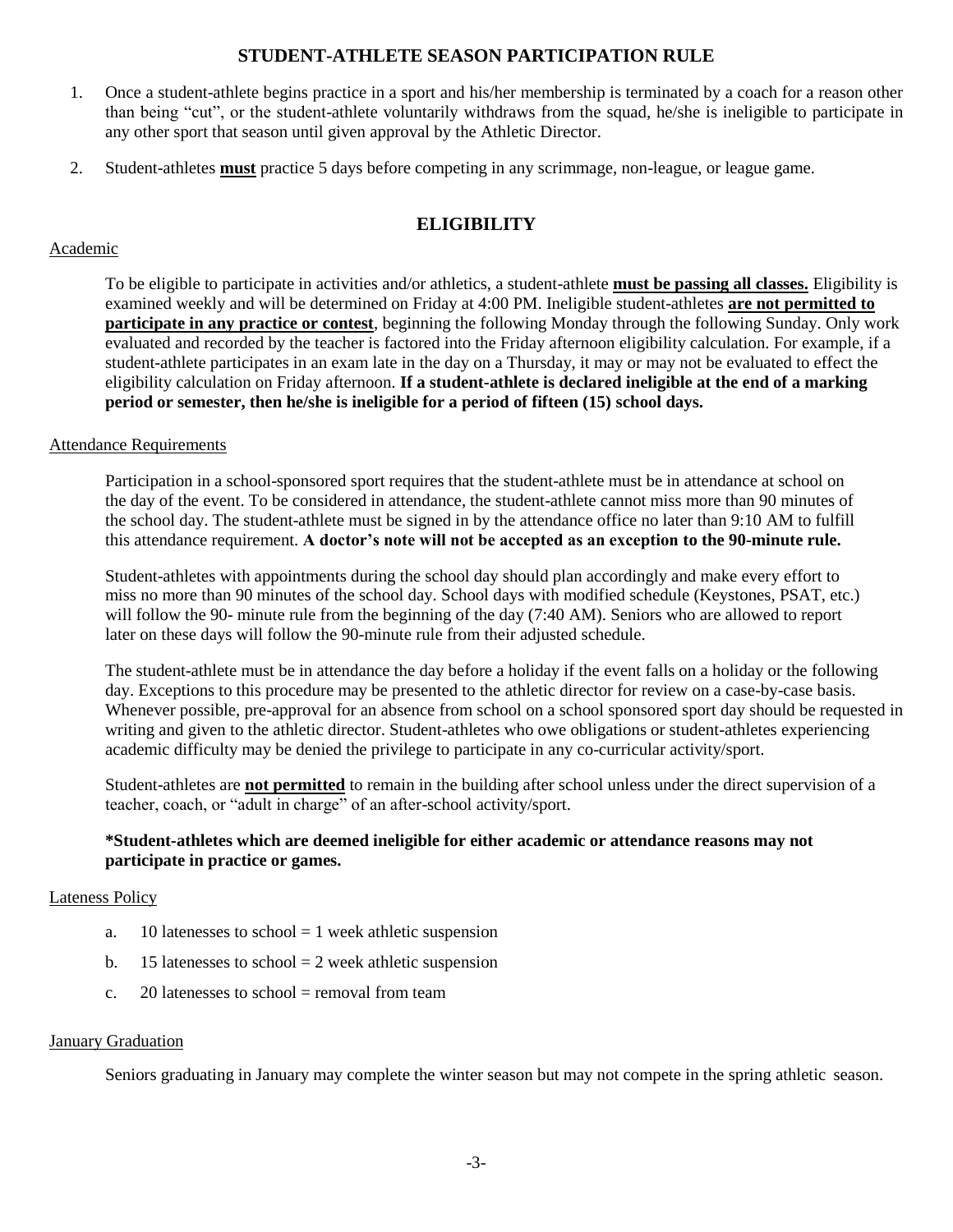## **ATHLETIC DEPARTMENT CODE OF CONDUCT**

Please refer to the **Souderton Area High School's Student Handbook** for information concerning our expectations and consequences.

### **INITIATIONS/HAZING/HARASSMENT**

The purpose of this policy is to maintain a safe, positive environment for students and staff that is free from hazing. Hazing activities of any type are inconsistent with the educational goals of the district and are prohibited at all times. For purposes of this policy, hazing is defined as any activity that recklessly or intentionally endangers the mental health, physical health or safety of a student for the purpose of initiation or membership in or affiliation with any organization recognized by the Board.

Endanger the physical health shall include but not be limited to any brutality of the physical nature, such as whipping; beating; branding; forced calisthenics; exposure to the elements; forced consumption of any food, beverage, alcohol, drug, or controlled substance; or other forced physical activity that could adversely affect the physical health or safety of the individual.

No student, coach, sponsor, volunteer or district employee shall plan, encourage, assist or engage in any hazing activity. The board directs that no administrator, coach, sponsor, volunteer or district employee shall permit, condone, or tolerate any form of hazing. (The district will investigate all complaints of hazing and will administer appropriate discipline to any individual who violates this policy. The Board encourages students who have been subjected to hazing to promptly report such incidents to the building principal.)

## **UNSPORTSMANLIKE CONDUCT**

Any student-athlete removed from a contest for unsportsmanlike conduct (this includes pre-or-post game unsportsmanlike conduct) will receive a mandatory, one game minimum suspension. The suspension is to be served the next game. This rule will be in effect for League, Non-League, and Post Season Play.

The **second time** a student-athlete is disqualified in the same sport or any other sport during the school year, the penalty shall double. The **third time** a student-athlete is disqualified in the same sport or any other sport during the school year shall result in immediate dismissal from the athletic program for the remainder of the school year. An ejection or disqualification prevents a player from attending the regularly scheduled contest. This includes riding the bus, the locker room, the sidelines, the bench, the stands, or anywhere on the contest site. Student-athletes need to remember that they are ambassadors and represent not only themselves, but also the coaching staff and the school.

## **ATHLETIC INSURANCE**

The Souderton Area School District does not provide a student-athlete accident policy. Student accident insurance protection is available for purchase by students for co-curricular and athletic activities. This is a supplemental insurance program, which covers all school-sponsored activities with the exception of senior high football. **All students must purchase school insurance or present a signed parental waiver of responsibility before they are permitted to practice. Additional information can be found at: [http://www.soudertonsd.org/parents-students/parentresources/student](http://www.soudertonsd.org/parents-students/parentresources/student-insurance/)[insurance/](http://www.soudertonsd.org/parents-students/parentresources/student-insurance/)**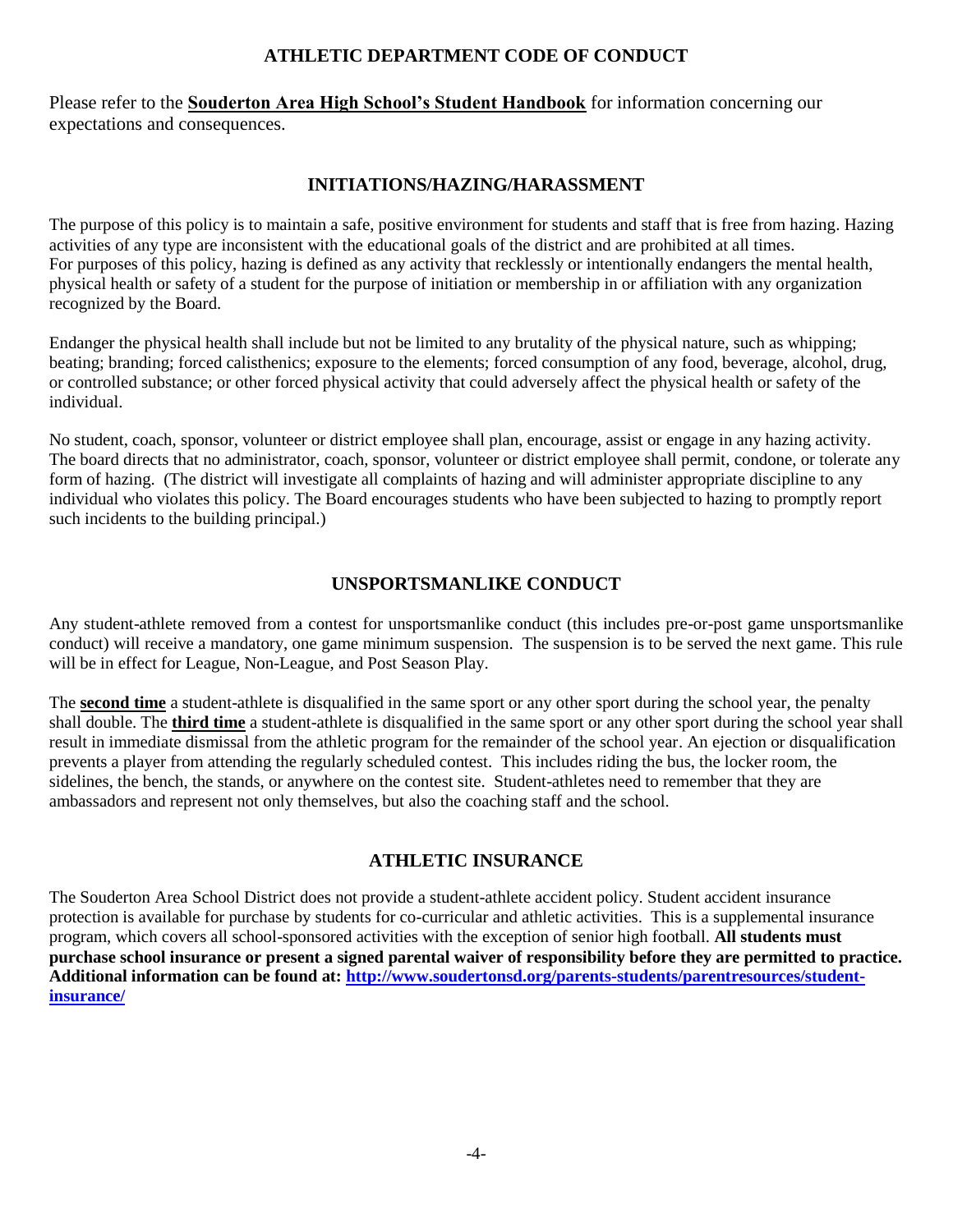# **EARLY DISMISSAL**

Early dismissal for afternoon contests is based on travel time and proper warm-up time needed prior to the start of the contest.

- 1. Any away afternoon contest could mean that a student-athlete will miss part, or all, of some afternoon classes. Student-athletes are responsible to see the teacher involved for any assignments for the class missed prior to the early dismissal.
- 2. Student-athletes who leave class earlier than their team dismissal time will be regarded as cutting class and will be subject to the class attendance policies as described in the student handbook.

# **TRANSPORTATION**

Student-athletes travel to and from contests, away from school, in transportation provided by the school district unless one of the below applies.

- 1. Injury to a participant that would require alternate transportation.
- 2. Prior arrangements made in writing between the participant's parent/guardian and the athletic director. In an effort to be more flexible for our student-athlete families, we will allow parents/guardians to provide transportation for our away games with the following provisions:
	- Student-athletes may **not** drive themselves or other student-athletes.
	- **•** Parents may only provide transportation for their child; **not** other student-athletes.
	- Head coaches hold the right to adopt rules that supersede this policy.
- 3. Where school transportation is not provided and alternate means are approved.
- 4. Participation in golf and baseball require travel to an off -campus site for practices and games. It is necessary for us to have your written permission on file.

## **NINTH GRADE PARTICIPATION AT SOUDERTON AREA HIGH SCHOOL**

Ninth grade students in the Souderton Area School District are eligible to compete in the Varsity and Junior Varsity programs at Souderton Area High School where we do not sponsor a freshman program. In sports, where Souderton has a freshman team, the following criteria must be followed:

- 1. A coach has made the decision to allow ninth graders to play up and that you qualify for Junior Varsity or Varsity status.
- 2. The parents/guardian of the student-athlete must give written permission to the coach of their approval for their son/daughter to be on the Varsity or Junior Varsity team. This must be done before the student-athlete is allowed to play in the first official Non-league or league game.
- 3. Once a ninth grader plays in a league or non-league game at the Varsity or Junior Varsity level, he/she is committed to that level of competition in that involved sport for the entire year. If a ninth grader plays in a contest at the freshman level, he/she is committed to that level of competition in that involved sport for the entire year unless permission is granted by the Athletic Director based on unusual circumstances. (A player may scrimmage with a Varsity or JV team without affecting their freshman status and vice of versa.)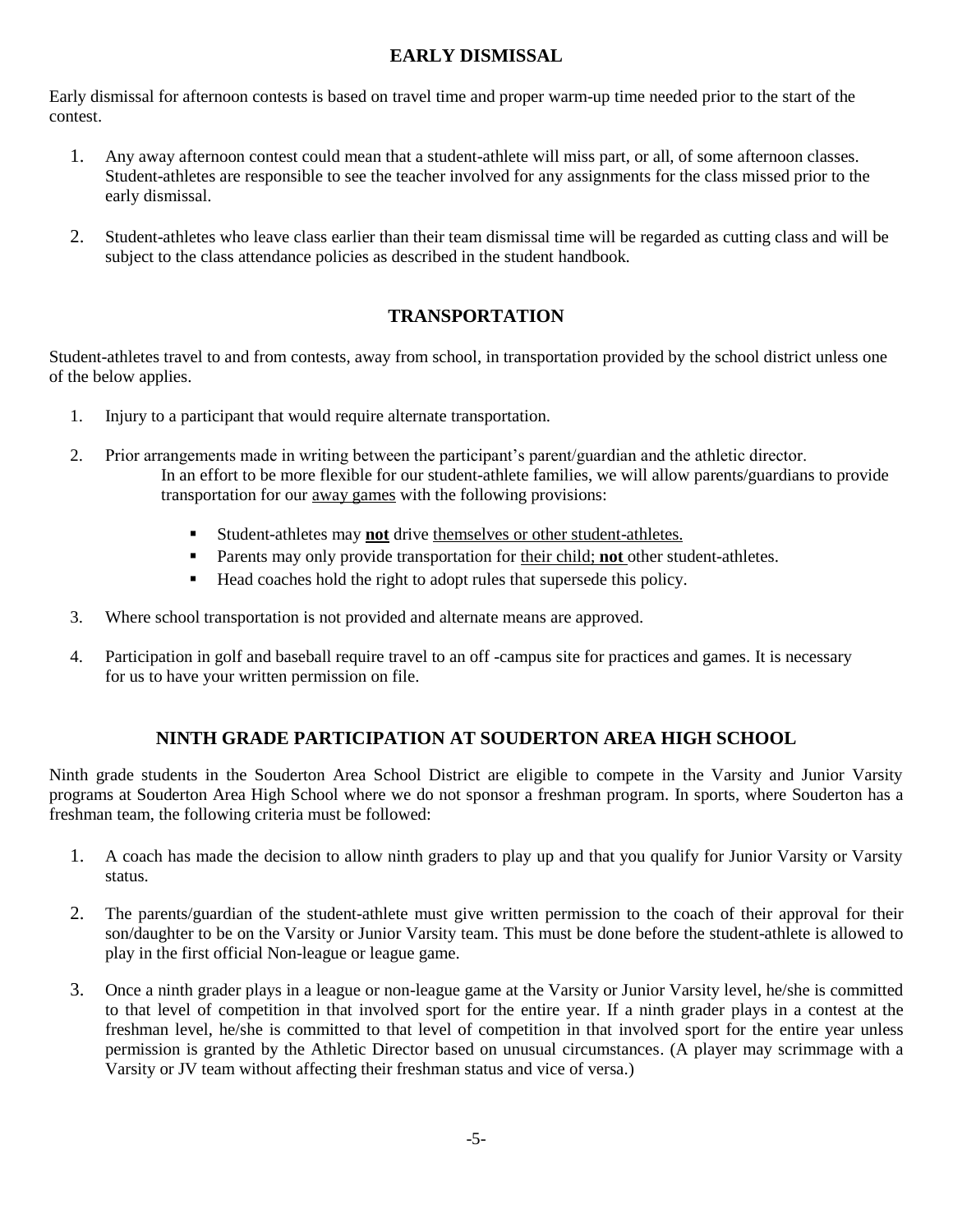### **ATHLETIC NCAA RECRUITING GUIDELINES/FRESHMAN ELIGIBILITY FOR COLLEGE ATHLETICS**

If you are planning to enroll in college as a freshman, and you wish to participate in Division I or Division II athletics, you must be certified by the N.C.A.A. Initial Eligibility Clearinghouse. This Initial Clearinghouse Form may be obtained from the Guidance Office. If this form is not completed, you will not be able to participate in collegiate athletics in your freshman year.

If you have any questions about these items, please see your guidance counselor or the Athletic Director.

### **TEAM SELECTION**

Every coach has the responsibility and authority for selecting his/her team. The criteria for selecting the team are developed by the coach. It is also important to remember that there are no guarantees. Players from previous year's JV team, for example, do not automatically make either the JV or Varsity team the following year. Having been a member of a team during the previous year or even being a senior does not ensure that a student- athlete will make the team. Parent(s)/guardian(s) should expect that every candidate is treated fairly and given every consideration. Coaches are sensitive to feelings of disappointment, will handle the task as positively as possible, and be available to answer studentathletes' questions.

While we understand that being cut is disappointing for many student-athletes and even for their parent(s)/guardian(s), we unfortunately cannot keep everyone. Anyone cut from the team is welcome to try out again next season or to try another sport. When parents and student-athletes understand and support the coach's decision, this difficult process becomes a less painful experience for all.

### **THE PURPOSE OF A JUNIOR VARSITY TEAM**

JV teams exist to provide those student- athletes unable to participate on the Varsity level an opportunity to develop skills and gain experience. While the student-athlete's age, size, or skill level may be the limiting factor for not making the varsity team, participation on a JV team may enhance the student-athlete's potential to make the varsity team in the future. A caution, however, must also be given. Being a member of a JV team does not guarantee that a student-athlete will automatically move up the following year to the varsity team. The student-athletes best suited for varsity competition will make the squad each year. Striving to win is important in athletics; however, compiling a great record or winning a championship should not be the primary objective of a JV team. The development of student-athletes should be the ultimate purpose of a JV squad while at the same time acknowledging the value of winning, learning, and enjoying being a member of a team. Playing time and rules will be determined by the head coach.

### **TEAM CAPTAINS**

There may be several good reasons for having captains of a team. These student-athletes may serve as positive role models, links between the team and the coach, and they certainly should be leaders. A good captain can be a real asset to the team and coaching staff. While some coaches may allow their team to select captains, the ultimate responsibility lies with the coach. The decision to have or not have team captains will be the sole responsibility of the coach. It is also important to understand that serving in the capacity of a captain is not reserved solely for seniors on a team, but rather this position is for the athlete who is best suited to filling the responsibility.

### **GROOMING AND DRESS**

A member of an athletic team is expected to be well-groomed. Appearance, expression, and actions always influence people's opinions of athletes, the team, and the school. On game days, the coach and/or captains will determine the attire for a given contest day.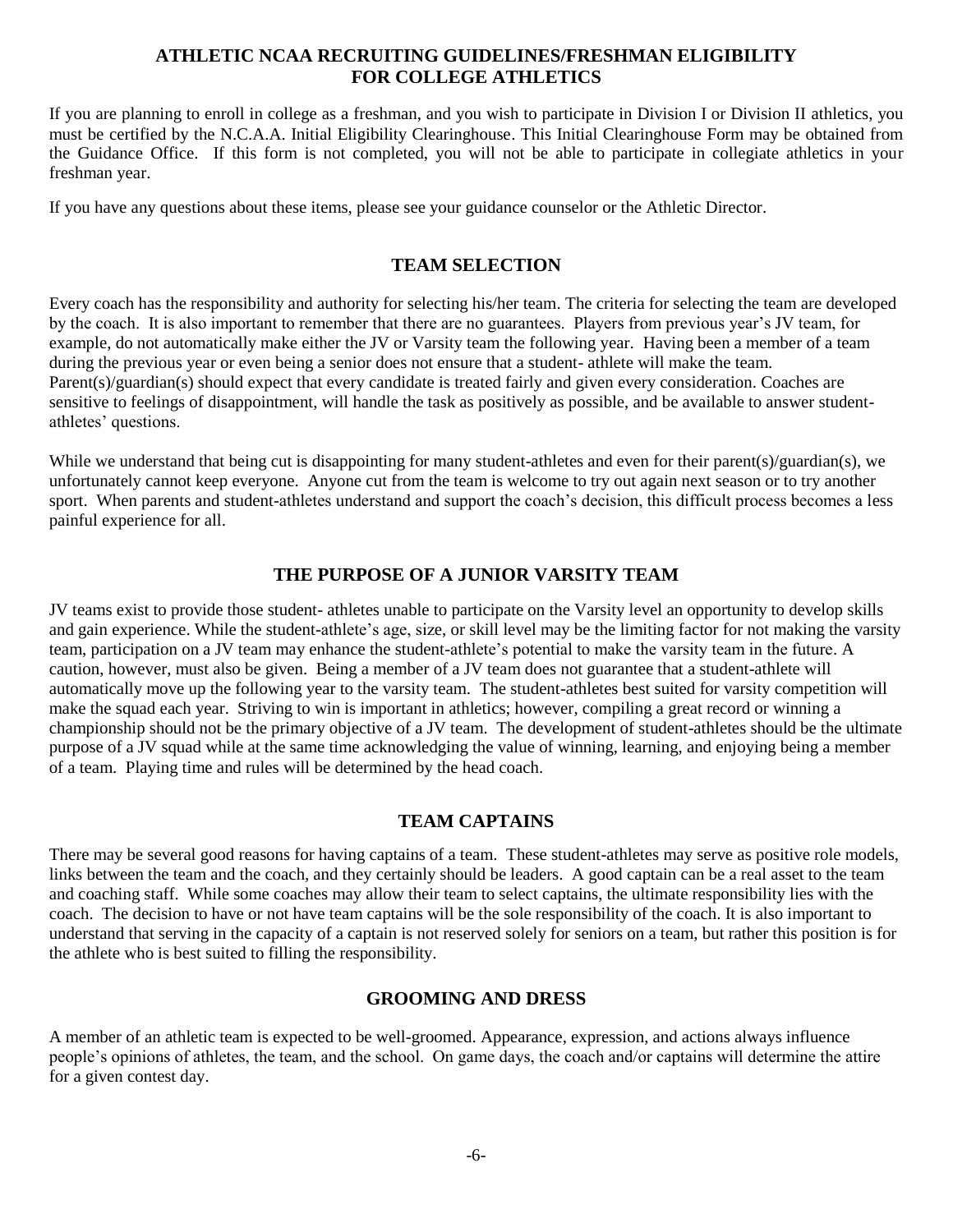### **EQUIPMENT**

Student-athletes are responsible for any and all equipment (including uniforms and practice clothing) and will be expected to pay for any items that are not returned or which are returned showing excessive wear and abuse. Issued equipment is not to be used for any activity outside of the practices and competitions of the school sport for which the equipment was issued. Except for the day of a game, athletic equipment/clothing should not be worn at school (never in gym class), at home, or for participation outside of school.

It is unfortunate that some people steal, but that does not void responsibility for returning or paying for all that was issued. Be careful with equipment and personal belongings (cash, i-pods, cell phones, etc.) and use a lock on locker at all times. If any equipment is not returned at the conclusion of the season, an obligation will be issued to the student-athlete for the fair cost of a replacement. The student-athlete will not be permitted further athletic or activity participation until the obligation is cleared. It is highly recommended that all personal belongings such as cell phones, i-pods, wallets, etc. be kept with you at all times.

### **PRACTICE SESSIONS AND GAMES**

Practice sessions are typically closed to spectators and there is a very sound reason for this. These sessions are the equivalent of a teacher's classroom and there is real, quality instruction taking place. Interruptions and interference to a student-athlete's concentration and focus in practice cannot be allowed any more than a disruption would be tolerated in an academic setting. A student-athlete must consistently attend practice sessions. They may start and end at different times due to the schedule of the coach or our facilities. Check with the coach for specific times. Typically, practice may not be held when school is dismissed early due to inclement weather or held when school is not in session due to inclement weather. There may be practice held on Saturdays and over holiday periods.

#### **Please refer to the athletic website for information concerning admission charges for athletic events. http://sahs.soudertonsd.org/athletics/**

### **THE PARENT-COACH RELATIONSHIP**

Should parent(s)/guardian(s) have any questions or concerns, they are asked not to approach the coach immediately at the conclusion of a contest. At this time, coaches have other responsibilities and it may be an emotional time. Call and make an appointment for a later time and approach this meeting in a calm, courteous, and logical manner. One of the responsibilities that a coach has at the conclusion of a contest is to have a brief meeting with his student-athletes. Student-athletes should not pause to talk to parent(s)/guardian(s) or friends immediately after the games. These brief meetings are essential to the learning process involved in athletics.

### **EXPRESSING CONCERNS**

If there are any questions or concerns involving some aspect of the athletic program, the student-athlete should first contact the appropriate coach. If there is no resolution, he or she should then go to the head coach, athletic director, or principal. When expressing an occasional concern with a coach, please refer to and use the following guidelines: 1) Never approach your coach immediately after a contest. This is not a proper time or place for a discussion concerning your child or the team. 2) Call the following day and make an appointment, which is convenient for both you and the coach to meet. 3) Raise your concern in a calm and civil manner. Yelling, being rude, or using foul language is totally unacceptable. 4) Once you have stated your question or concern, listen to the explanation. Listening receptively may really help you to understand any explanation which is given.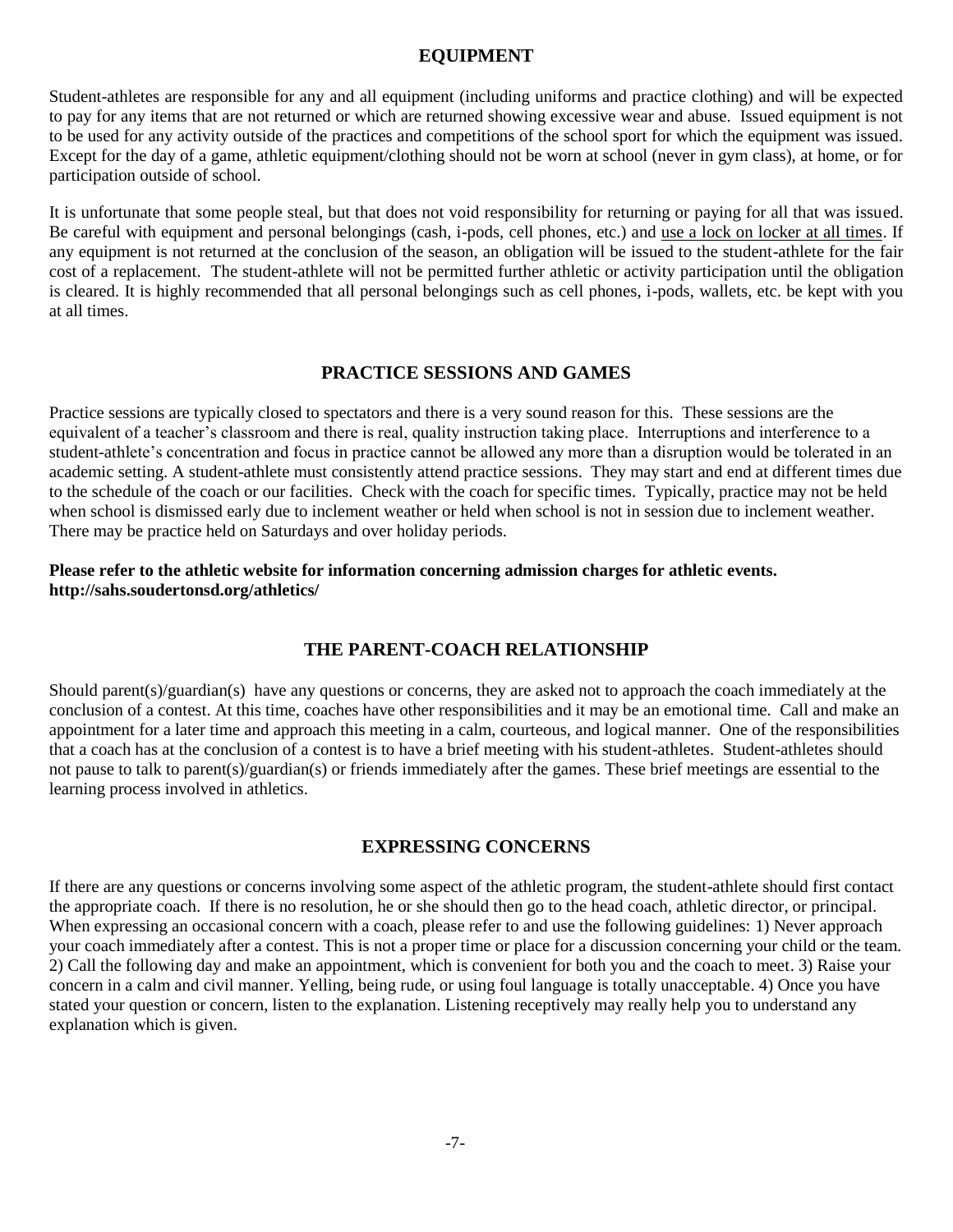## **SUBURBAN ONE LEAGUE SPECTATOR CODE OF CONDUCT**

In the interest of continued good relationships in the field of athletics, all spectators are asked to:

- 1. Show their respect for their country by standing attentively and removing hats when the American flag passes by and during the playing and singing of the National Anthem.
- 2. Show their respect by standing for the Alma Maters of both schools.
- 3. Conduct themselves as ladies and gentlemen at all times, showing respect for visiting players and injured athletes, by not booing participants on the playing area and by respecting property.
- 4. Show respect for the game officials and refrain from booing their decisions or interfering with the control of the contest.
- 5. Recognize that vulgarity and indecent gestures are unacceptable.
- 6. Cheer under the organized guidance of the cheerleaders. Cheers to interfere with the opponent's cheering are unacceptable.
- 7. Recognize that noisemakers and signs in any gymnasium or at any indoor contest are unacceptable.
- 8. Recognize that littering premises, throwing of confetti or paper, and tossing objects onto the playing area are unacceptable.
- 9. Support musical groups for indoor/outdoor activities. However, such groups must be organized, school sponsored and supervised to play only before the games and during half-time.
- 10. Food and beverages are to be in designated areas. The gymnasium and pool deck area are not acceptable areas for the consumption of food and beverages.

Suburban One Schools reserve the right to eject any spectators whose conduct is detrimental to good sportsmanship. Misbehavior at sporting events may lead to prosecution or school disciplinary action.

## **ADMISSION COSTS FOR SPORTING EVENTS**

An admission fee may apply for any varsity and/or junior varsity contest held in the stadium, gym, or pool. The Athletic Department reserves the right to revoke or assess an admission fee based on weather, attendance, security, etc.

You may purchase tickets at the gate/lobby upon arrival to the athletic event. Prices are as follows:

- Adults: \$5.00
- Students (grades  $6-12$ ): \$4.00
- Children 5th grade and under are admitted free

Family Season Passes are available for a cost of \$150.00 for four passes; additional passes are \$25.00 each. Information can be found on our website at: <http://sahs.soudertonsd.org/athletics/announcements/season-family-passes.cfm>

PIAA District One playoff event prices are not determined by the Souderton Athletic Office. Prices will be announced prior to the event via e-mail or posted on the Athletic Office's home Web page.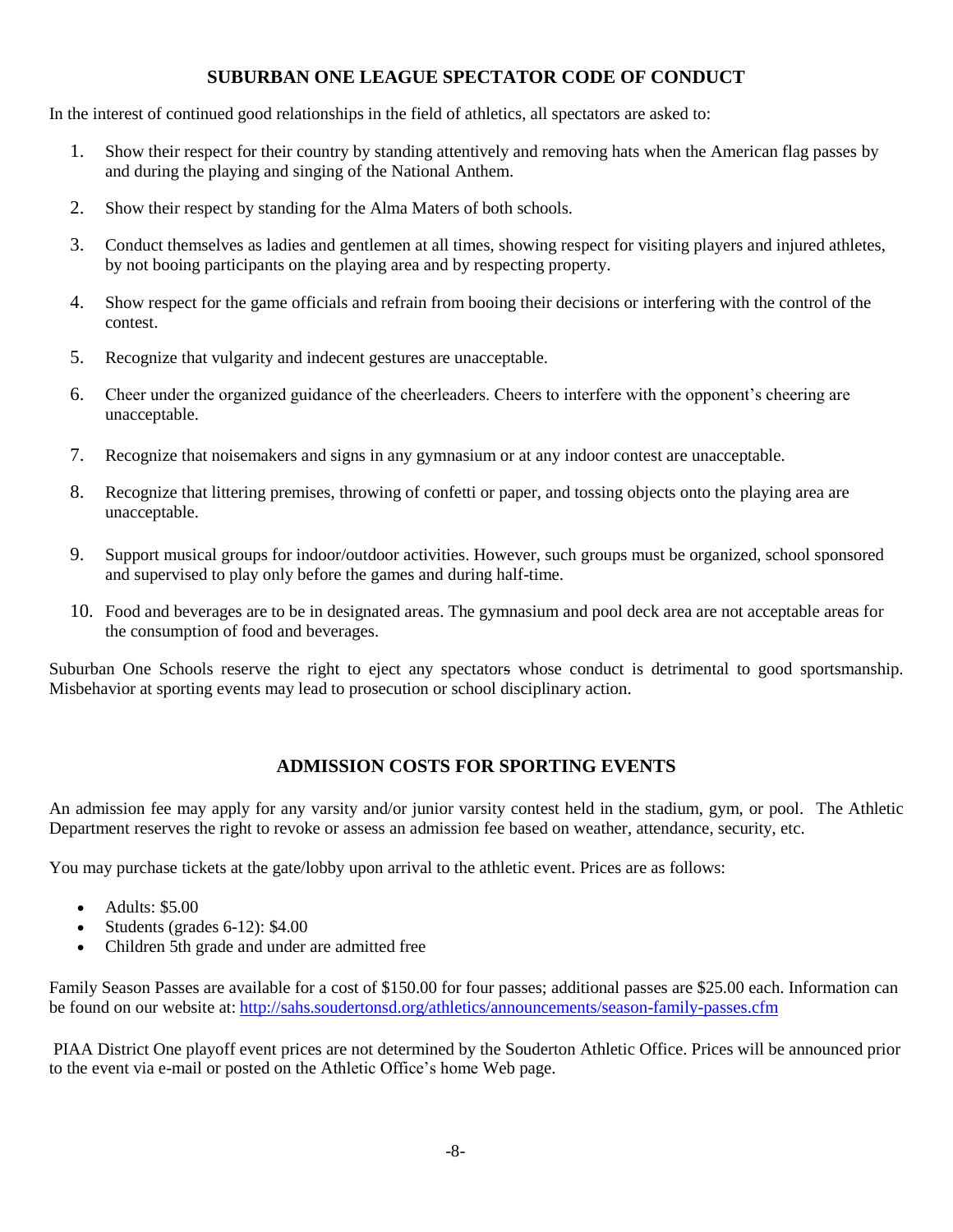# **STUDENT ACTIVITY FEE GUIDELINES**

- The \$175.00 one-time fee is good for the entire school year and counts for all PIAA sports and activities/clubs.
- The fee is due two weeks after the start of your sport/activity/club. The fee can be paid at <https://soudertoncommed.revtrak.net/High-School-Athletics/>
- Should a student quit prior to the first official game, or within the first two weeks of another extra- or co-curricular activity/club, the fee will be refunded.
- Should a student-athlete be injured prior to the first official game, the fee will be refunded.
- Should a student-athlete be cut from a team prior to the first official game, the fee will be refunded.
- If a student is dismissed from a team or activity/club, the fee will not be refunded.
- If a student is refunded the activity fee and signs up for another activity later in the school year, the activity fee will have to be repaid to the district.
- If a student is unable to afford the fee, he/she must speak with the athletic director. Provisions will be made for exemption from paying either a part or the entire fee by students whose economic situation would otherwise preclude their involvement.
- Students who would qualify for free or reduced price lunches under the guidelines established for the federally funded lunch programs will not be required to pay the student activity fee.
- Please do not hand in the Activity Fee before it is requested by the coach/sponsor. Students who fail to pay the fee will not be permitted to participate.